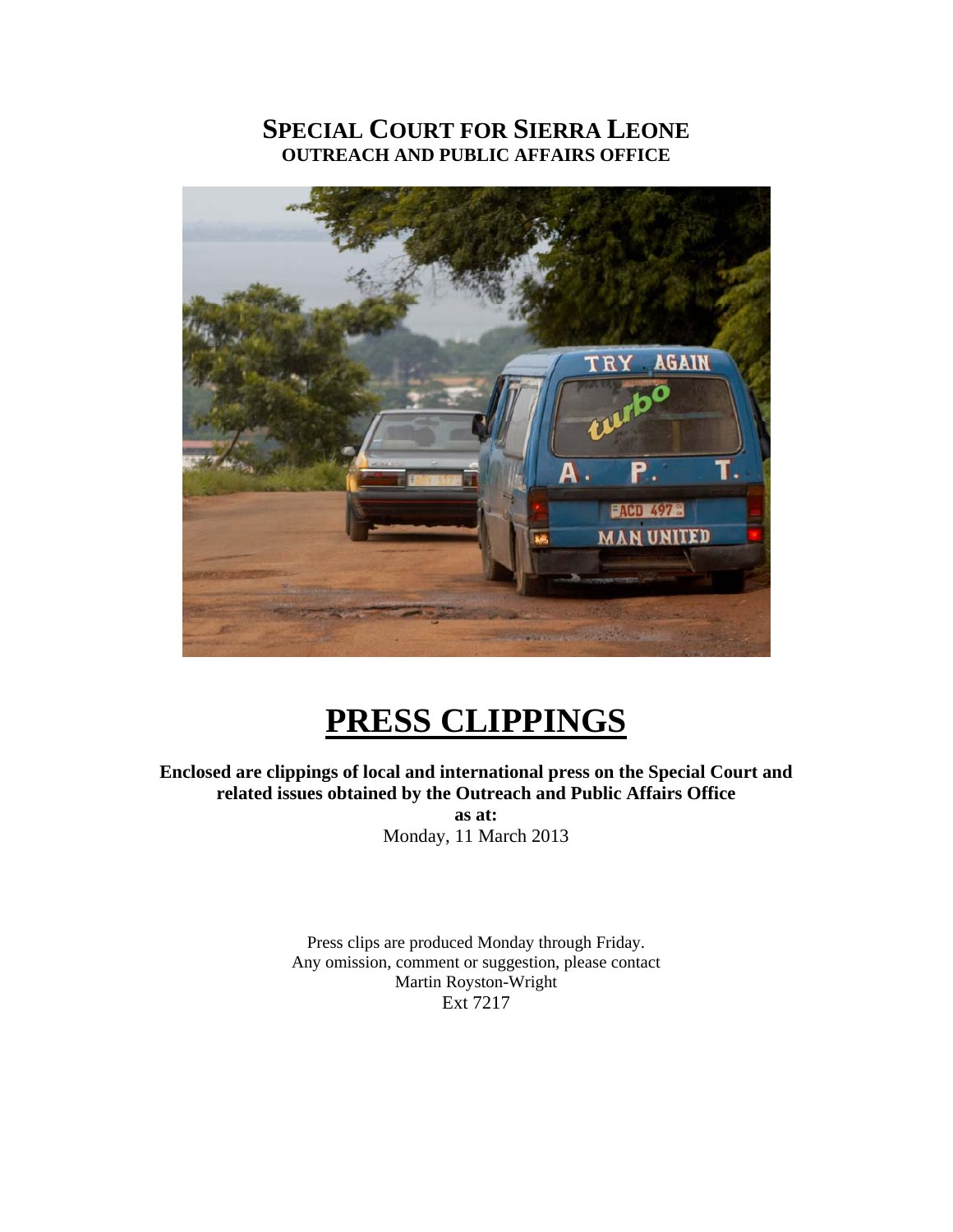| <b>Local News</b>                                                                          |             |
|--------------------------------------------------------------------------------------------|-------------|
| Sierra Leone Frowns at Recruitment of Child Soldiers / The Exclusive                       | Page 3      |
| <b>International News</b>                                                                  |             |
| Lebanon Tribunal on Hariri Case Publishes Annual Report / Kuwait News Agency               | Page 4      |
| Int'l Court Drops Case Against Kenyan Suspect / Associated Press                           | Pages 5-6   |
| Why the International Court May Find it Impossible to Convict Uhuru or Ruto / Daily Nation | Pages 7-8   |
| Rwanda: Bandora Extradited / The New Times                                                 | Pages 9-10  |
| Khmer Rouge Genocide: Justice Delayed May Be Justice Denied / Reuters                      | Pages 11-13 |
| Khmer Rouge Tribunal Stalls Amid Troubles / Voice of America                               | Pages 14-16 |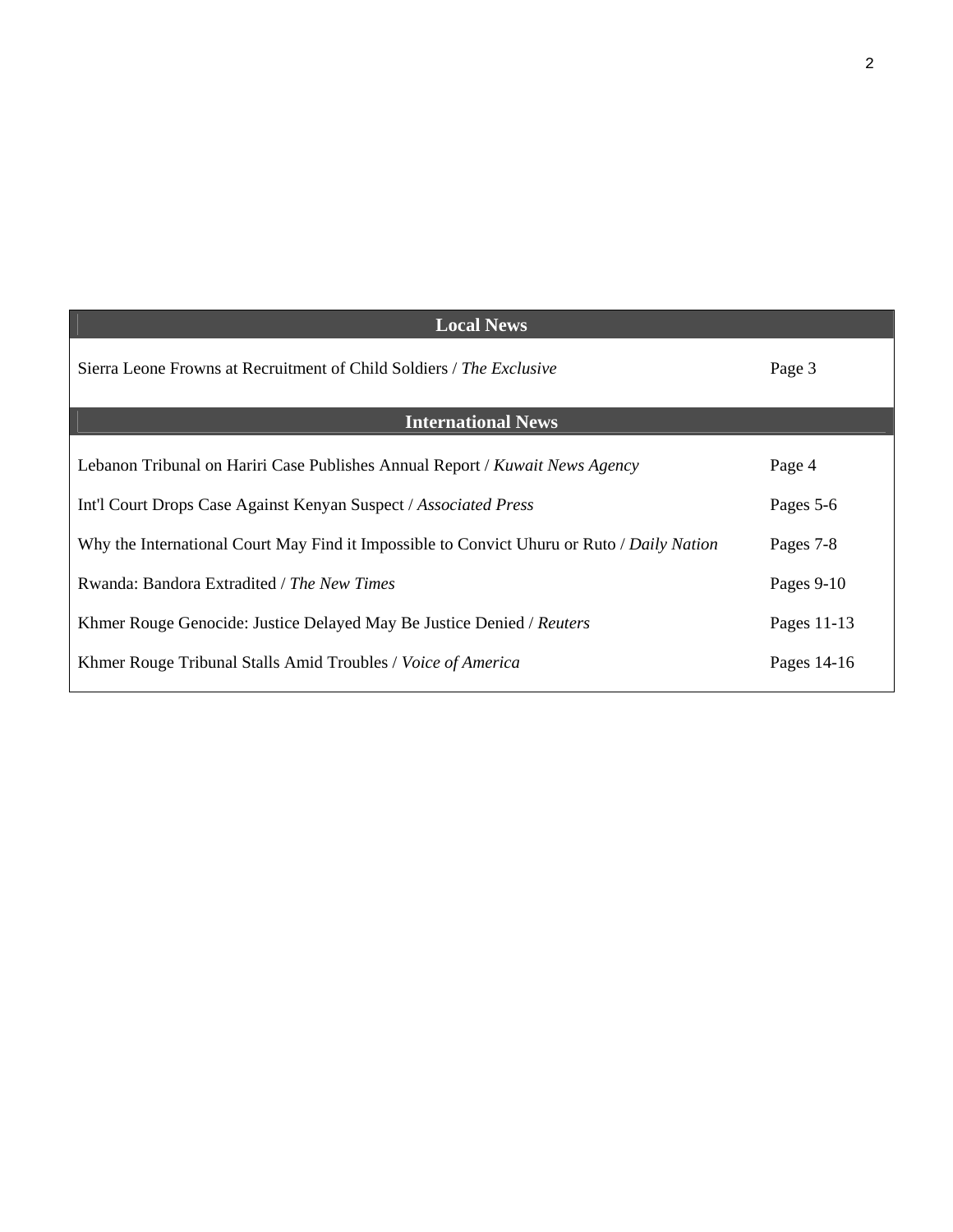## rowns At Recruit tment Of Child S

#### **By Alyson Rowe**

Sierra Leone is launching a five-year program to combat the recruitment of child soldiers. It will run child soldier prevention programs in local schools. The nationwide drive, the first of its kind in West Africa, will make child rights training mandatory for the local police and armed forces and outline standards on how troops must engage with children in combat.

Sierra Leonean treeps are confronting child soldiers on the front lines when they join peacekeeping missions in countries such as Somely and Mali.

A decade wher the end of a civil war in<br>which an estimated 10,000 child soldiers were recruited. Sierra Leone has a generation of young people who have gone to war and killed.

To avoid another generation growing up amid such violence, the program aims to couple child protection training for the police and army with an education program in 45 schools across five districts.

The Child Soldier Initiative (CSI), a nonprofit group founded by Canadian Lieutenant-General Romeo Dallaire, the former U.N. commander who led the illfated peacekeeping mission in Rwanda from 1993 to 1994, has designed the training manual and program for the army, police force and prison officials. CSI officials said they do not yet know. how many security officials will be trained but the army has 13,000 soldiers.

in the second phase of the scheme, now being developed. CSI hopes to train and employ former child soldiers to run the school program, which will teach. children about their legal rights and explain what child soldlary is end what the-

tics are used to recruit children.

Sierra Leone is the first country in West Africa to adopt an official child soldier policy, said ismail Tarawalle, director of internal security at the Office of National Security. Other war- affected countries like Sudan, Mail, and Ivory Coast have received training from charities like CSI and UNICEF but do not have mandatory child protection training policles.

"It is an important project because it will enhance the military's capacity to meet international standards and ensure adequate training for military personnel," Tarawalle said.

The charity has raised \$150,000 for the first 18 months of the program, but executive director Shelley Whitman estimates it will cost an additional \$350,000 to run the project for five years as planned. CSI has done child protection training for security personnel in 46 coun-

tries, but Whitman said this is the first time its goal is to train a whole nation.

Child soldiers are a problem confront-Ing many African countries. Psychological trauma, maimed children with amputated limbs, and stolen childhoods are its immediate effects. But for post-conflict countries like Sierra Leone, its Impact lingers a decade later.

Many former soldiers who did not successfully reintegrate and finish school are now homeless and jobless, a generation of unskilled young adults fiving in the streets.

Saudamini Siegrist, a child prefection specialist with UNICEF, said CSI's longterm commitment to a large-scale security sector training program is significant because it fills a gap in post-conflict countries' rehabilitation schemes.

"Recovery from the consequences of war takes time - even a lifetime," said Siegriet.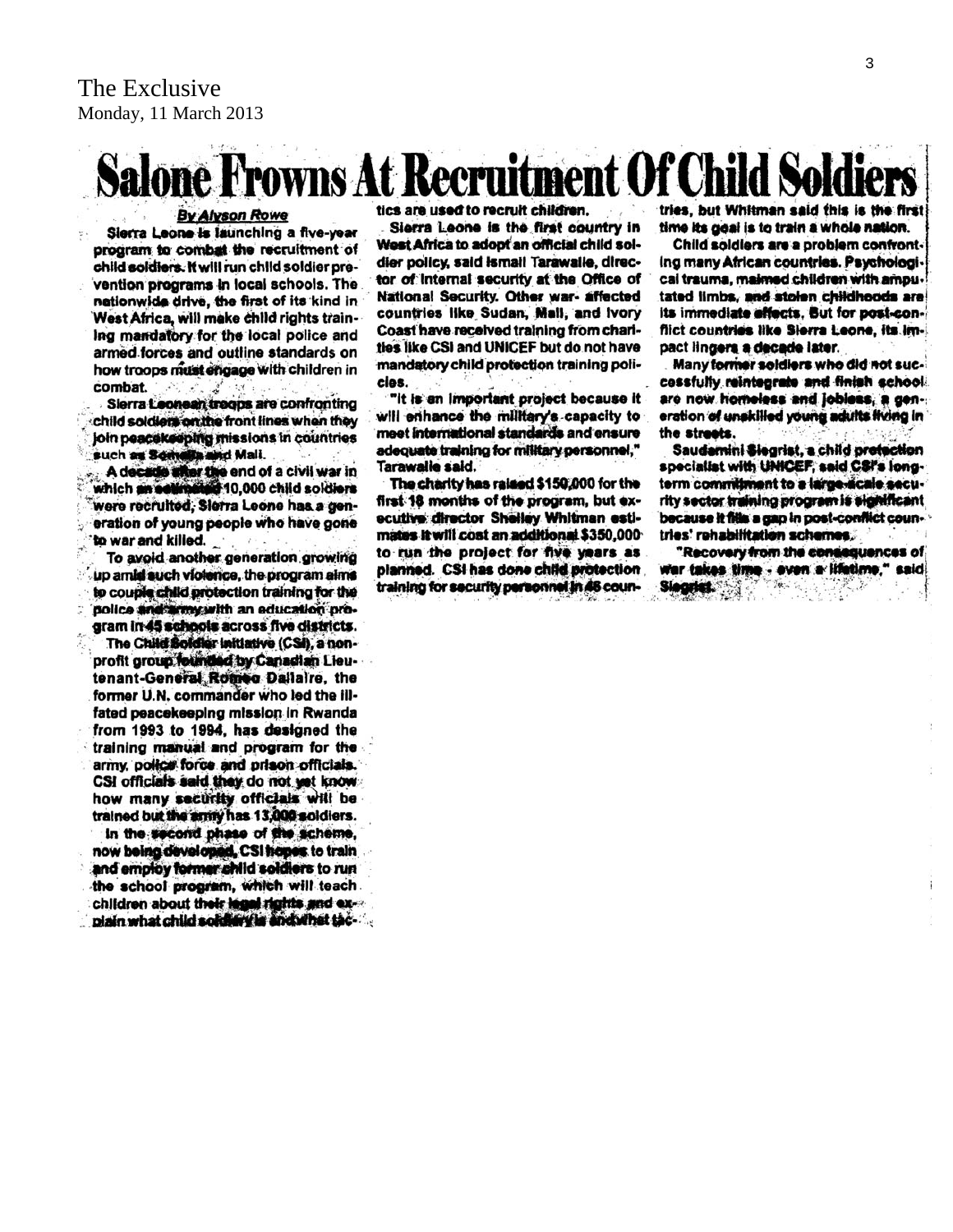### Kuwait News Agency

Friday, 8 March 2013

#### **Lebanon Tribunal on Hariri case publishes annual report**

BRUSSELS, March 8 (KUNA) -- The fourth annual report on the Special Tribunal for Lebanon's (STL) activities was sent this week to the UN Secretary-General and the Lebanese Prime Minister, the STL said in a statement Friday.

"Our aim is to help the people of Lebanon restore in full the operation of the rule of law in Lebanon, so that they and their families may enjoy the peace and tranquility that is their birthright," STL President Judge Sir David Baragwanath, noted in the report.

"The eight years which have elapsed since the attacks ... make more urgent the task of locating and detaining the accused," said the President of STL which is based near the Dutch city of the Hague. The report details the preparations for trial, including Defence challenges to the Tribunal's legality, disclosure of evidence, and the postponement of the tentative date for trial.

The Pre-Trial Judge set 25 March 2013 as a tentative date for the start of trial. The STL has indicted four suspected members of Hizbollah in Lebanon for carrying out the car bomb blast in Beirut on 14 February 2005 that killed the former Lebanese Prime Minister Rafiq Hariri and 21 others.

(end) nk.ajs KUNA 081900 Mar 13NNNN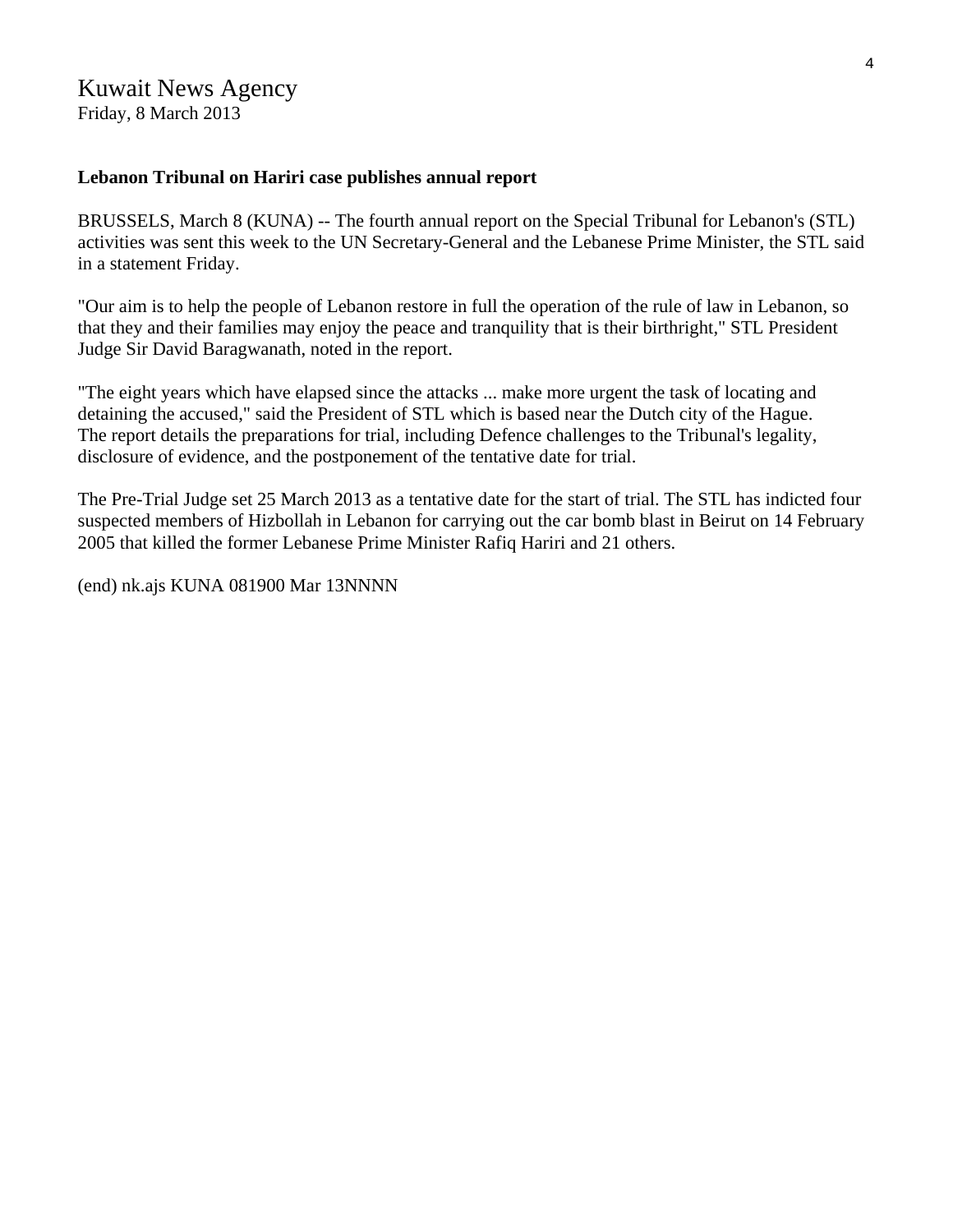#### Associated Press Monday, 11 March 2013

#### **Int'l court drops case against Kenyan suspect**

THE HAGUE, Netherlands — International Criminal Court prosecutors said Monday they are dropping their crimes against humanity case against a prominent Kenyan after a key witness admitted lying in his incriminating testimony.

The announcement is an unprecedented admission of failure by prosecutors and the first time in the 10 year-old court's history that they have dropped a case so close to trial.

Prosecutor Fatou Bensouda told judges she is withdrawing all charges against Kenyan Cabinet secretary Francis Muthaura, who is charged with crimes including murder, rape and deportation for his alleged involvement in deadly violence that erupted after his country's 2007 presidential election.



Kenya's President-elect Uhuru Kenyatta, right, attending church service in Gatundu Catholic Church with his wife Margaret Kenyatta in his hometown of Gatundu, about 45 kilometers n orth of Nairobi, Kenya, on Sunday , March 10, 2013. The election commission said Kenyatta, the son of Kenya's founding father, won last Monday's vote with 50.07 percent of ballots. (KHALIL SENOSI/AP Photo)

Muthaura is indicted with Kenyan president-elect Uhuru Kenyatta, but prosecutors argue they have more evidence against Kenyatta and his prosecution should continue.

"We do not feel that we have a reasonable prospect of conviction and therefore withdraw the charges against him," Bensouda told judges.

Muthaura, who was sitting in court, showed no emotion as Bensouda made her statement.

However, Bensouda stressed that the case against Kenyatta would continue.

"This decision affects Mr. Muthaura's case alone," she said.

She said witnesses in the case against Muthaura had either "been killed or have died since those events and other witnesses refuse to speak with the prosecution."

She also accused Kenyan authorities of not living up to their public pledges to fully cooperate with the court in its investigation of violence after the 2007 vote that left more than 1,000 people dead.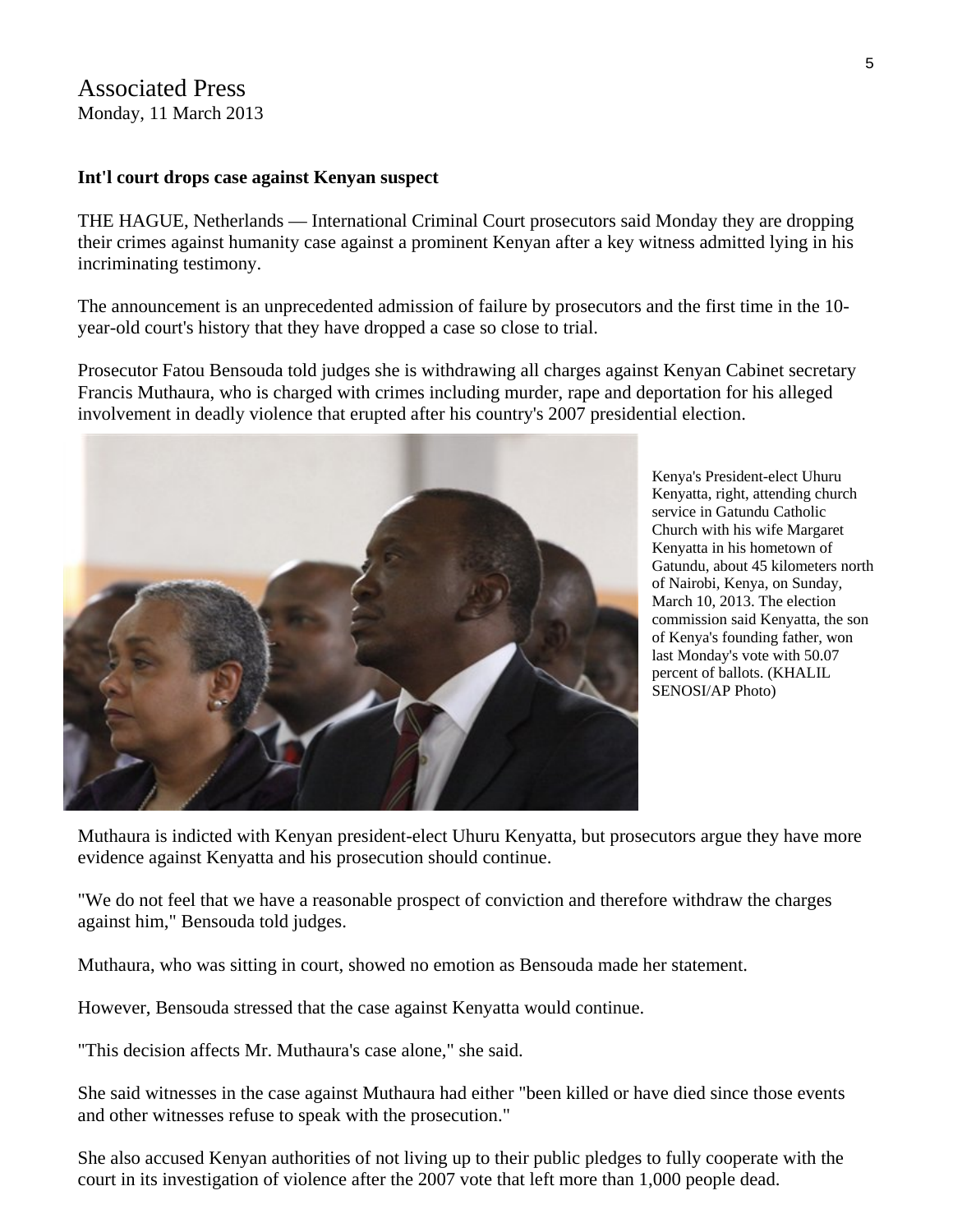The Kenyan government "has provided only limited assistance to the prosecution and they have failed to provide the prosecution with access to witnesses or documents that may shed light on Mr. Muthaura's case."

She also stressed that the decision wasn't linked to Kenya's election last week, in which Kenyatta won the presidency.

"We are all keenly aware of the most recent political developments in Kenya, but these have not ... and cannot have a bearing on the decision that I make as prosecutor," Bensouda said.

Lawyers for Kenyatta are using the hearing to attempt to persuade judges to order a review of evidence that prosecutors say proves he orchestrated deadly postelection violence.

It was not immediately clear if the withdrawal of the Muthaura case would help their cause.

The lawyers say the case should be reviewed because a key prosecution witness lied, fundamentally undermining the prosecution case against him and Muthaura.

Kenyatta won last week's election despite his indictment at the Hague-based court on charges of crimes against humanity including murder, rape and deportation. Prosecutors label him an "indirect coperpetrator" of violence committed by his supporters in 2007-2008.

Kenyatta, the son of Kenya's founding father, Jomo Kenyatta, and one of the country's richest men, insists he is innocent.

His trial had been scheduled to start next month, but judges last week postponed it until July, saying the defense needed more time to prepare.

Read more here: http://www.thenewstribune.com/2013/03/11/2508351/kenyan-president-elect-seeksevidence.html#storylink=cpy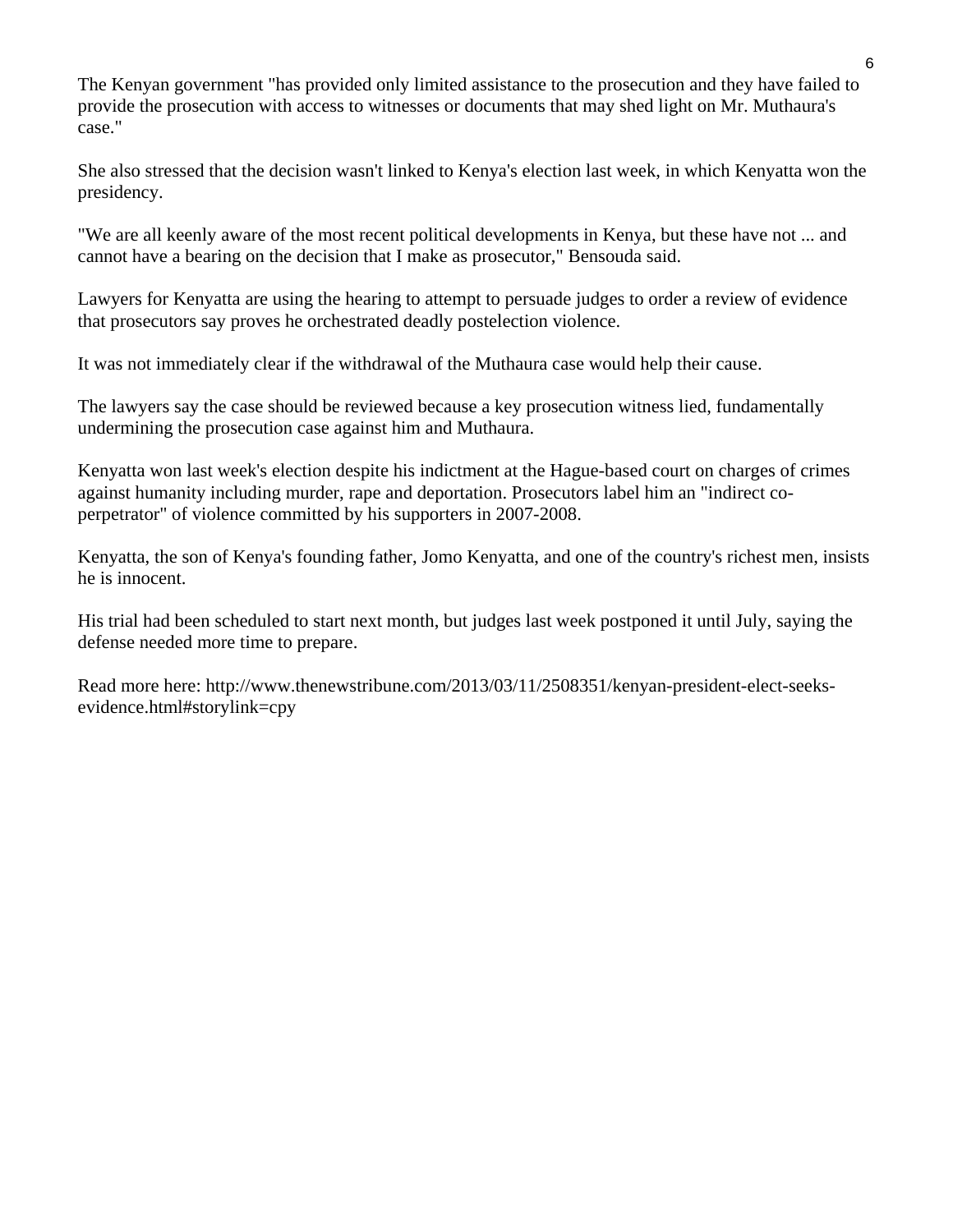#### **Why the international court may find it impossible to convict Uhuru or Ruto**

The trial of Kenya's International Criminal Court suspects for crimes committed after the bungled 2007 presidential election is likely to turn out as the main trial case for the ICC in the public opinion of the international community.

The case is likely to undermine its credibility and ability to administer justice fairly. This is because Mr Uhuru Kenyatta as president is going to pose some serious challenges to the administration of justice for the victims of post-election violence.

For one, the majority of people who voted in the General Election this year might not be fully aware of the economic and political implications of electing a person who has a case at the ICC, but they are aware of the issues involved.

And, despite this, they supported Mr Kenyatta overwhelmingly.

In a way, this means that the voters were simply stating that in spite of what has been purported as the role of Mr Kenyatta in the violence, they still believed he is their best bet for the country's top job either through what they had learnt about him or through the policies he espouses or through sympathy because the history of the anti-coloniaql struggle are still fresh.

Another angle to this is that the majority of elites, most of whom shape public opinion, argue that a Uhuru presidency is likely to follow the footsteps of the Kibaki administration.

In short, a Uhuru presidency, regardless of historical injustices that are said to have been committed by his family and cronies in the past, is good for business today and tomorrow.

As naïve and ignorant as some of the voters may be, they will not welcome any interference in state governance in the form of expecting their president and his deputy to be perpetually absent from office supposedly in the Netherlands standing for trial when they have accepted him.

The sentiment that ICC largely, or solely, targets African leaders is a theoretically shared one across the continent, and practically shared across the globe given the stack evidence of 30 indictees at the ICC, all being Africans.

Another arrest warrant for a sitting African president for not co-operating with the court will only help to weaken its efforts in ensuring that crimes against humanity get punished.

The court has been struggling to repair its dented image as one created to convict African leaders, with notable failure to arrest President Omar Hassan al-Bashir of Sudan.

The ICC has indicted about 30 African leaders, among them Bashir, Mr Uhuru Kenyatta and three other Kenyans, Mr Laurent Gbagbo and his wife, the late Muammar Gaddafi and his son Saif al-Islam, Jean-Pierre Bemba, Germain Katanga, and Joseph Kony. No leader from the United States, Europe or Asia though war crimes have been committed.

The ICC's increasing flexibility while handling the Kenyan cases is an indicator of the fact that it fully appreciates the complexity of the situation.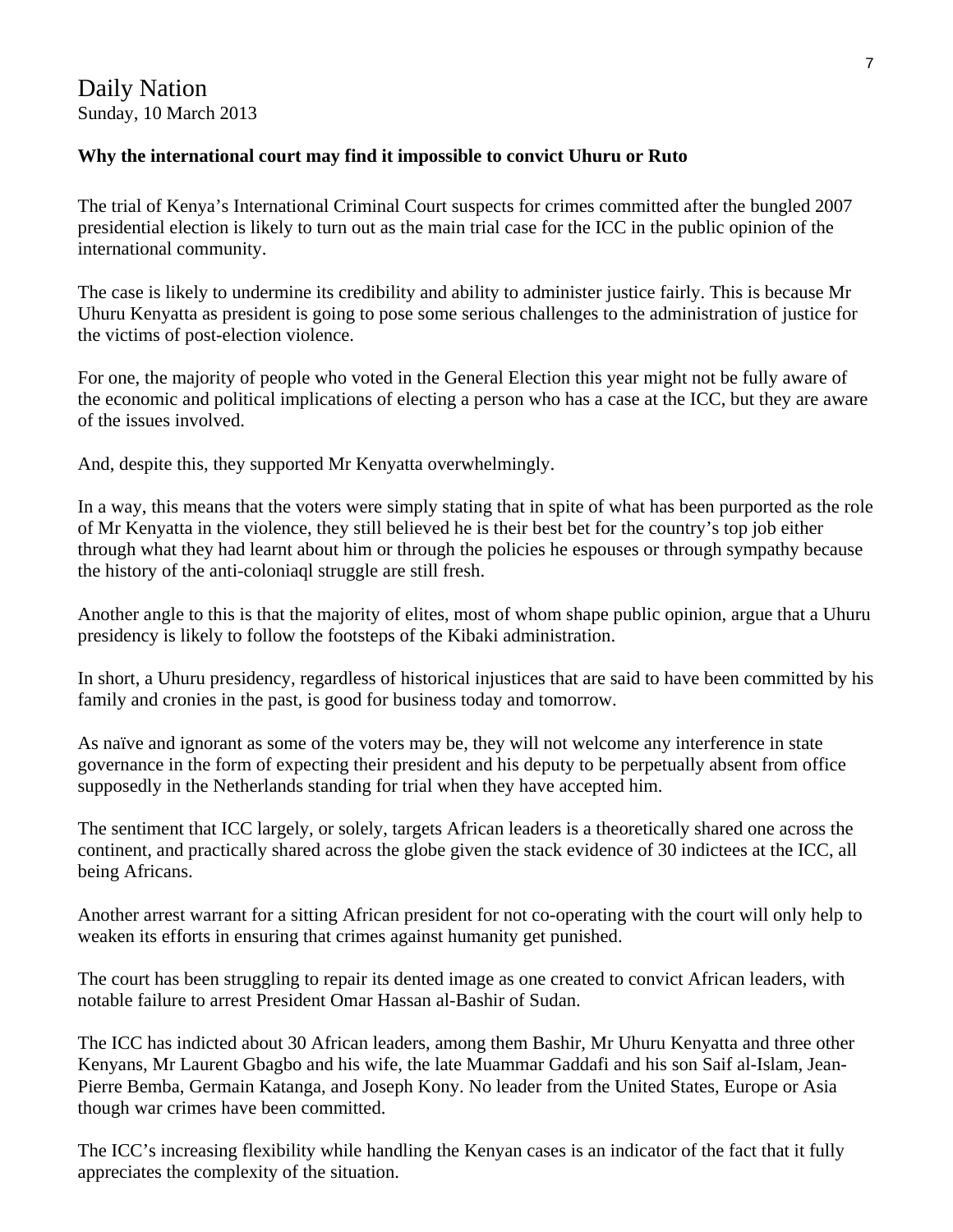It accepted the postponement of the start of the trial for Mr Kenyatta from April 11 to July 9 and we expect more concessions from the same court in future if a Uhuru government gains more popularity with time.

This, of course, would depend on how his party handles the election results and the disputes arising.

The prospects that a president and deputy president can be holed up at The Hague leaving a political power vacuum are next to nil. If the ICC is to survive, the challenge rests with the court and the West to modify their approach to the case and their expectations of the persons indicted.

The African continent is coming of age where it is beginning to think it can handle conflicts and cases against humanity, and this thought is gradually, albeit painfully slowly, being transformed into its institutional framework of governance, law and order.

Defiance by Uhuru and his deputy to attend the trials at The Hague based court might easily translate into overall defiance of the African continent towards the court's activities.

The USA and other powers have no moral authority whatsoever to dictate what happens for it needs to, first and foremost, become party to the Rome Statute thus subjecting its own citizens to the same processes.

However, it would be wiser for the US and company to work out ways of circumventing the difficulties involved in the one case that might shame the ICC most.

Mr Nyongesa, a practising architect in Nairobi, is at present pursuing a Masters degree in International Studies at the University of Nairobi.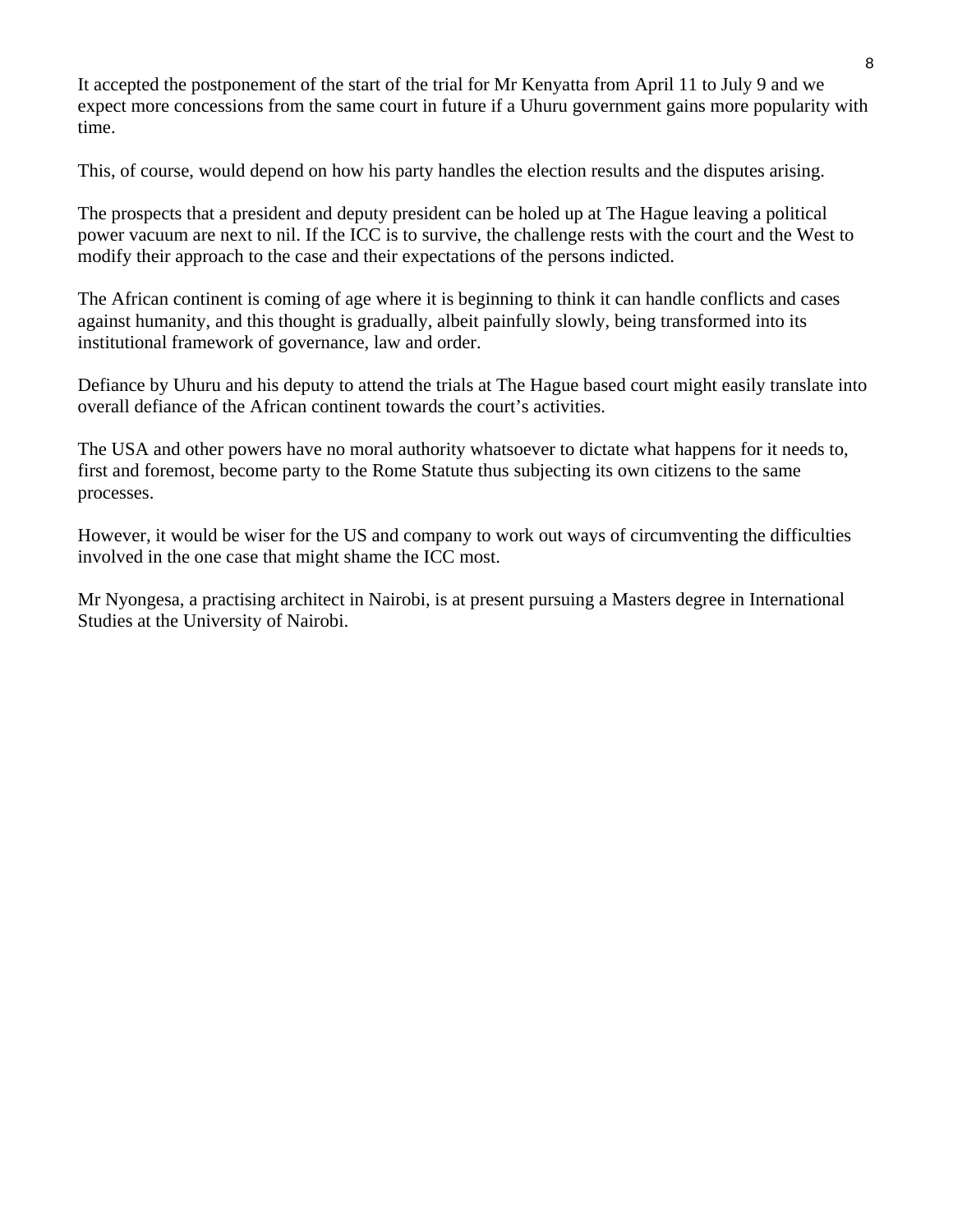#### The New Times Sunday, 10 March 2013

#### **Rwanda: Bandora Extradited**

Genocide suspect Charles Bandora, who recently lost battles against his extradition from Norway to Rwanda arrived at Kigali International Airport yesterday evening.

He is the first Genocide fugitive to be extradited to Rwanda, following a series of deportations and a transfer of one suspect from the International Criminal Tribunal for Rwanda (ICTR).

At exactly 07:00 p.m., the KLM commercial flight carrying Bandora touched down at Kigali International Airport transporting the suspect from the Norwegian capital Oslo, marking the end of the suspect's battles against extradition.

After the plane touched down, Bandora remained on board for about 20 minutes as Norwegian officers processed extradition formalities with their Rwandan counterparts.

Upon arrival, Bandora clad in grey cap, grey jacket, a white striped shirt and a red t-shirt, was served with an arrest warrant and his rights read out, before being handcuffed by a Rwandan National Police officer. Norwegian officials handed Bandora to National Prosecutor and Head of the Genocide Fugitives Tracking Unit, John Bosco Siboyintore. In turn, in accordance with the relevant legal provisions, Siboyintore handed Bandora over to the designated Judicial Police Officer.

He was then led to a waiting white Nissan truck which then drove away.

Former businessman Bandora, 60, is accused of organising and participating in the Genocide against the Tutsi, particularly the killings of hundreds who had taken refuge at Ruhuha Church in the former Ngenda Commune, currently in Bugesera district.

His extradition was confirmed by a European Court of Human Rights, which on Friday last week rejected his appeal that he would not get fair trial once transferred to Rwanda.

At the time, he was a businessman and the vice-president of the MRND, the party well known for having conceptualised and implemented the Genocide that left over a million people dead in just 100 days.

Prosecution spokesman Alain Mukuralinda said that Bandora will be detained for a maximum of 72 hours during which police will be processing his charges and after which his file will be forwarded to the National Public Prosecuting Authority.

The extradition is a result of a 2008 Rwandan request and a resultant Interpol international arrest warrant dated 16 April 2009.

According to Prosecution, Bandora will appear before a court within seven days, where "readiness by both parties to commence substantive trial will be assessed."

A statement issued by the prosecution upon Bandora's arrival welcomed the first extradition.

"Bandora's physical transfer is historic as it is the first such extradition decision to be carried out. Other such physical transfers resulted from transfer or deportation decisions as opposed to extradition requests initiated by Rwanda," reads the statement, adding "Similar extraditions are pending in various national jurisdictions and this could lead to more extraditions to Rwanda in the very near future."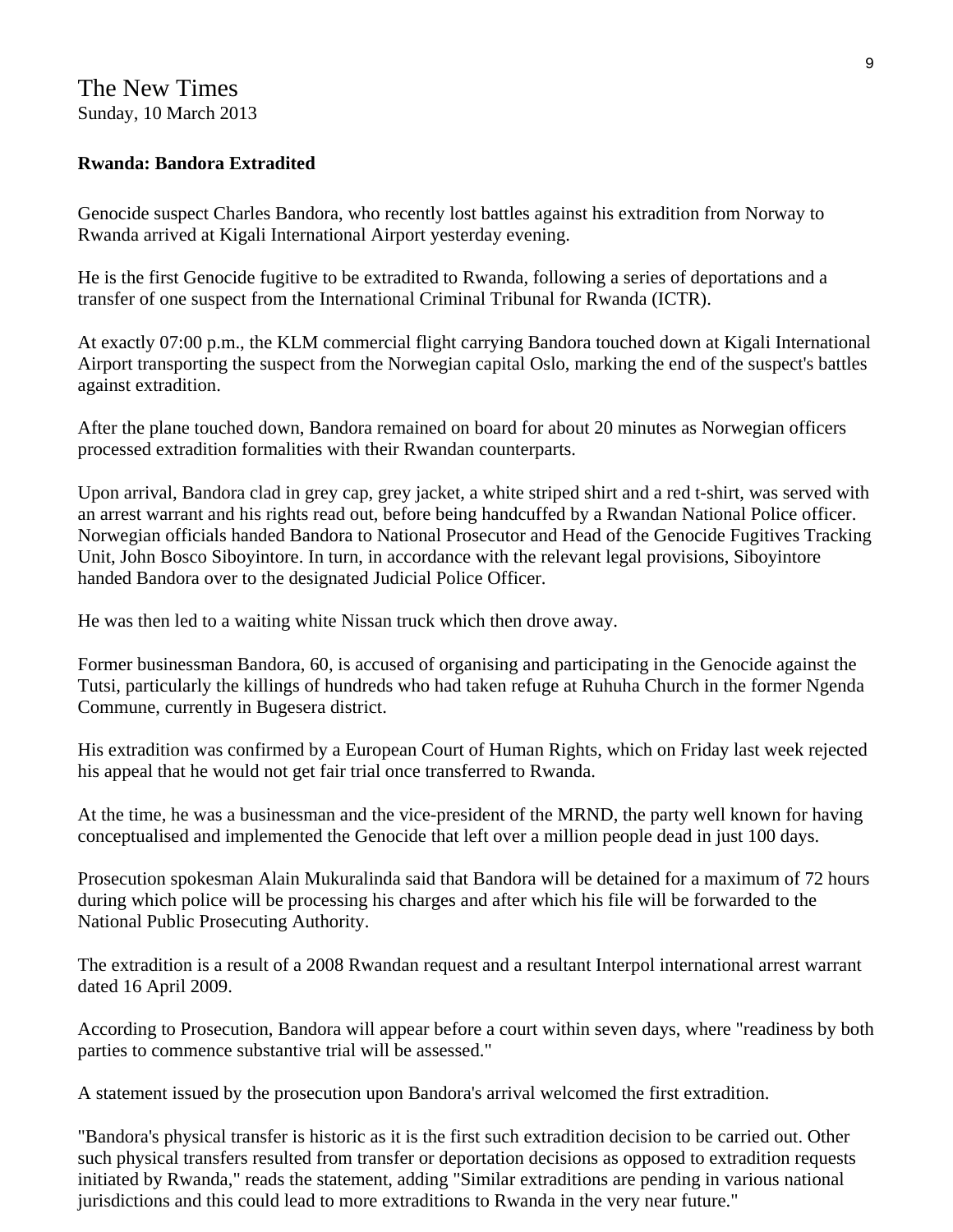Bandora will be tried, according to the Transfer Law, in the Special Chamber of the High Court trying cases referred to Rwanda from the International Criminal Tribunal for Rwanda and other jurisdictions.

The statement also states that "the Public Prosecution would like to thank the Kingdom of Norway for the significant vote of confidence it has given to the Rwandan justice system and for the smooth implementation of this extradition. Norway's timely and effective execution of justice has been exemplary." The final decision to extradite Bandora came hardly a month after the Norwegian court sentenced another Rwandan, Sadi Bugingo, to 21 years in prison for his role in the Genocide.

"Nineteen years after the devastating events of the 1994 Genocide, this is a landmark day for Rwandan justice and for continued trust and cooperation between Rwanda's national justice system and its foreign and international counterparts," reads the government statement.

#### **Precedent**

The extradition of Bandora, who first surfaced in Malawi - where he was arrested and later released under unclear circumstances - is widely seen as positive sign, especially given pending cases, mainly in Europe where scores of fugitives are awaiting extradition.

Among these is the former Director General of the Civil Aviation Authority, Sylvaire Ahorugeze, whom Sweden has not extradited, even after a petition to European Court of Human Rights was lost.

Nordic countries have taken a significant step in dealing with Genocide fugitives who have successfully eluded justice for nearly two decades, compared to other European countries, according to Kigali.

Besides Bugingo, a Finnish court in 2010 handed a life sentence to Francois Bazaramba, a former cleric over Genocide charges.

Others are Denmark which earlier this month convicted Yvonne Basebya, a Rwandan woman over her role in the Genocide.

However, some other countries in Europe have been severally accused by Prosecution of lacking interest in pursuing the fugitives on their soil.

Most have arrested, and sent investigative teams to Rwanda to get on-ground information on the suspects, and in some cases arrests made but the suspects are released under circumstances that remain unclear, according to Rwandan prosecutors.

Rwandan says one such countries is France, which remain a den of most of the affluent Genocide fugitives, including the former First Lady Agathe Habyarimana, former military leaders and top clerics most of whom seen as some of the architects of the Genocide.

Some of these - including Ms Habyarimana - have been arrested and then released.

Another European country that has been accused of handling fugitives with soft gloves is Britain.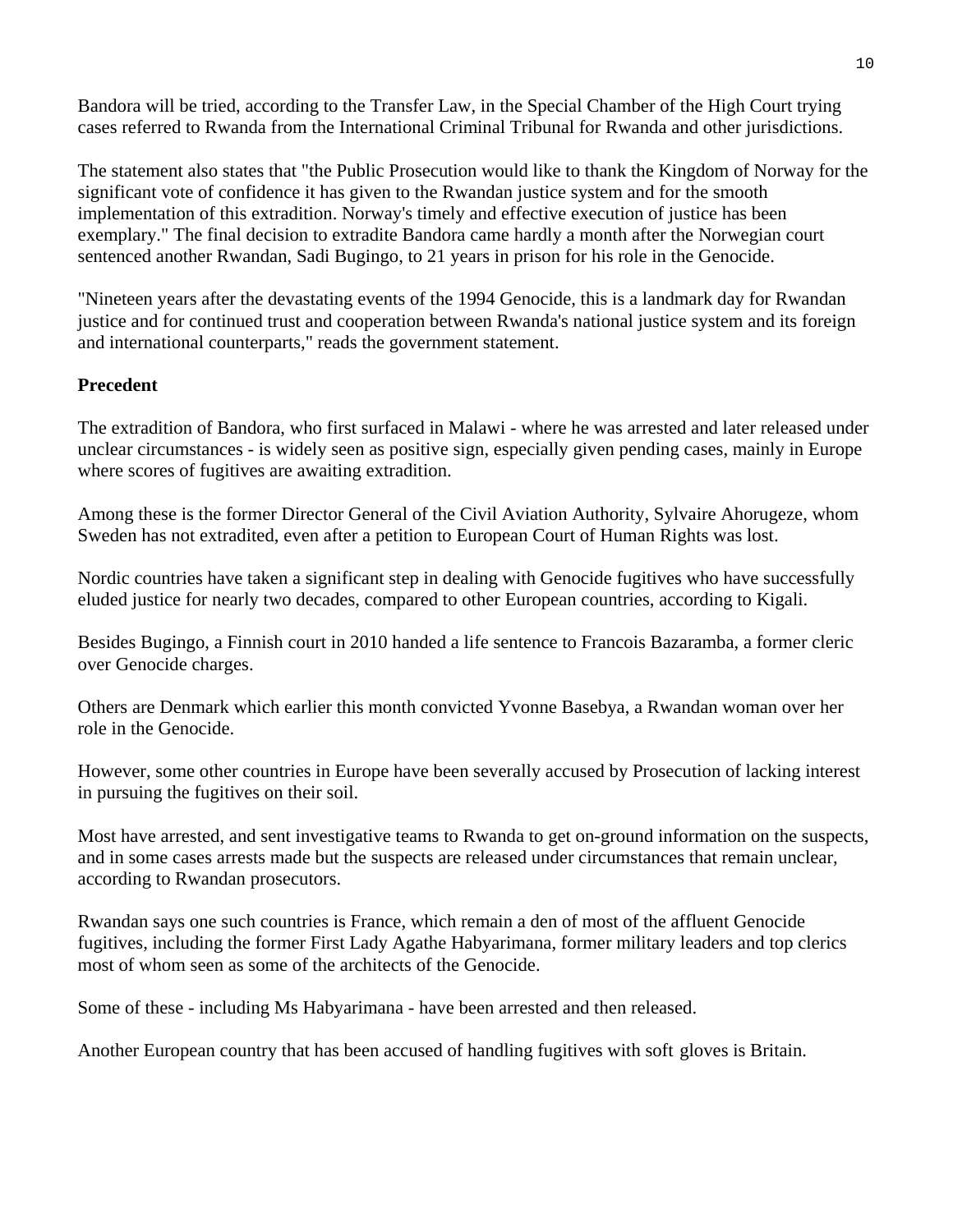#### Reuters Monday, 11 March 2013

#### **Khmer Rouge Genocide: Justice Delayed May Be Justice Denied**

Under Cambodia's murderous Khmer Rouge, Meas Mut and Sou Met, now two-star generals in their 80s, are said to have hauled prisoners to S-21, a torture centre that symbolised the horrors of a regime that wiped out nearly a quarter of the population. By Prak Chan Thul.

Another soldier, Im Chaem, now a Buddhist nun in her 60s, is suspected of running a forced labour camp where fellow Khmer Rouge cadres Ta An and Ta Tith oversaw massacres in the "Killing Fields" revolution of 1975-79.

Those allegations, contained in cases known as 003 and 004 at a UN-backed tribunal, are plunging Cambodia into soul searching over how far to pursue war-crimes accusations against former commanders, some of whom now occupy senior roles in government.

They are also fuelling criticism of the United Nations over whether its cash-strapped joint Cambodian tribunal will ever deliver justice for victims of the ultra-Maoist regime that tore Cambodia apart and was responsible for up to 2.2 million deaths.

The European Union, the second-biggest donor after Japan, has called on Cambodia to come up with more funding for the tribunal, where some workers went on strike last week after going for more than two months without pay. Cambodia says it has given more than its fair share and has appealed for bigger donations.

The tribunal's new American judge, Mark Harmon, said last month he wanted to reopen case 003 involving former Khmer Rouge navy chief Meas Mut and former air force chief Sou Met.



*Photo: People attend the hearing of former Khmer Rouge S-21 prison chief Kaing Guek Eav alias Duch (not pictured), as he testifies at the Court Room of the Extraordinary Chambers in the Courts of Cambodia (ECCC) on the outskirts of Phnom Penh March 19, 2012. Duch testified against three other former senior Khmer Rouge leaders -- Nuon Chea, Khieu Samphan and Ieng Sary, about the structure of the Democratic Kampuchea, the roles and responsibilities of each accused, communications within the relevant period, and forced evacuation, labour and marriages.* 

That puts him on a collision course with authoritarian Prime Minister Hun Sen, who has been accused of interfering to limit probes that could implicate powerful politicians. Meas Mut and Sou Met are now advisers to the Defence Ministry.

Hun Sen, a close ally of China which was a key supporter of the Khmer Rouge during the "Killing Fields" years, has vowed to prevent new indictments and has said he would be happy if the United Nations left Cambodia. He was himself a Khmer Rouge fighter before defecting to Vietnam, which invaded Cambodia and toppled Pol Pot's regime in 1979.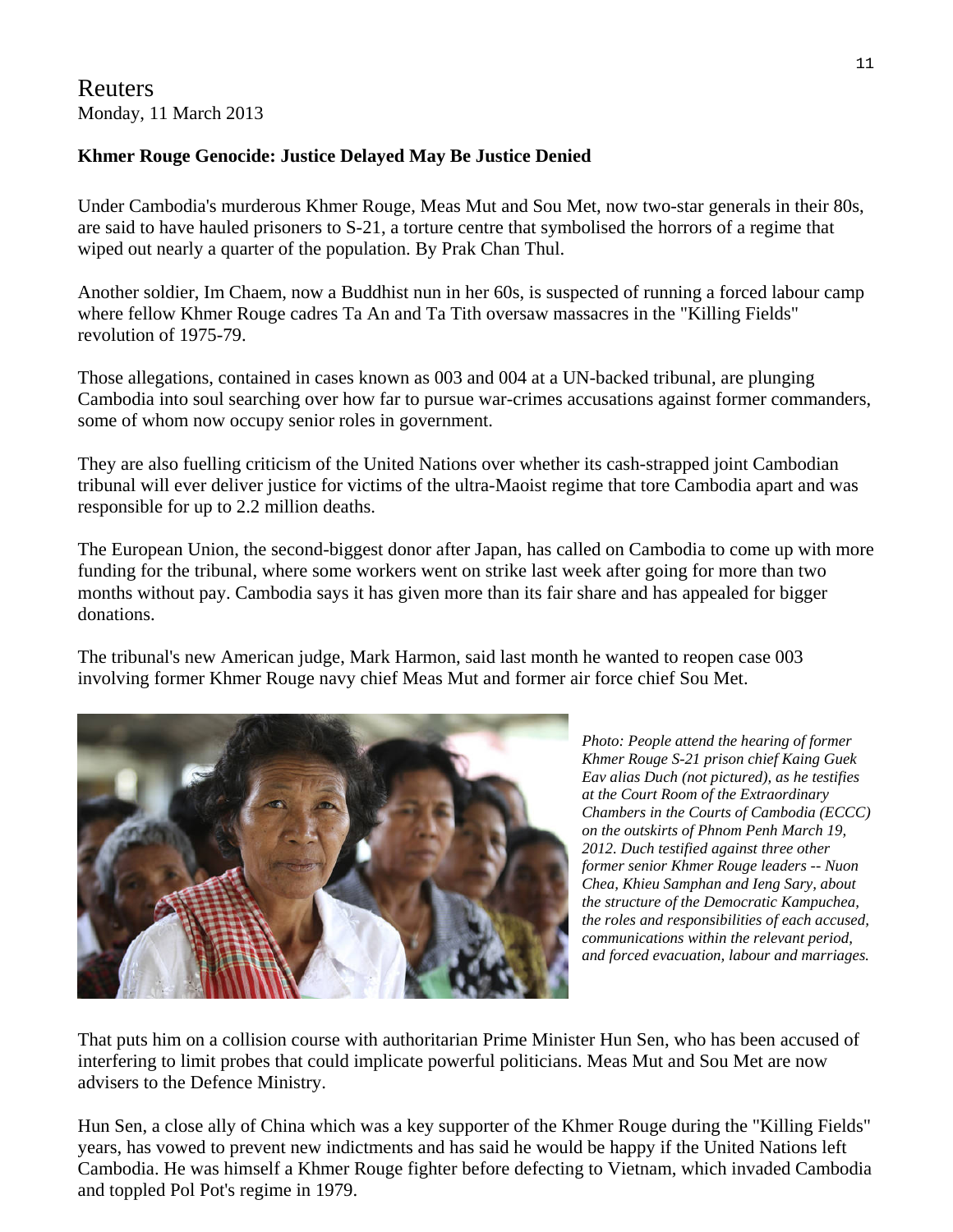Almost every Cambodian alive lost a family member under the Khmer Rouge. Many fear the Extraordinary Chambers in the Court of Cambodia (ECCC), which began work in 2006 after an agreement between the Cambodian government and the United Nations to try those "most responsible" for the killings, will fail to bring justice.

The court, dogged from the outset by allegations of corruption, political interference and profligacy, had spent \$175.3 million by the end of last year and handed down just one conviction - that of S-21's former prison chief, Kaing Guek Eav, alias "Duch", who was jailed for life for the deaths of more than 14,000 people. He has repeatedly said he was "just following orders".

Now on trial in the court's second case, known as 002, are the only remaining members of the inner circle of Khmer Rouge leader Pol Pot, who died in 1998: chief ideologue Nuon Chea, 86, former Foreign Minister Ieng Sary, 87, and head of state Khieu Samphan, 81. They may not live to hear the verdicts. Ieng Sary and Nuon Chea have been in and out of hospital for years.

Most of the suspects live in isolation away from the capital and have not talked about the accusations in public.

While Hun Sen's government has done little to stop case 002, it has reason to be concerned with 003 and 004: some government officials occupied Khmer Rouge positions similar to those held by the suspects.

#### **CASE "REMAINS OPEN"**

Harmon said case 003 "remains open and the investigation of the alleged crimes is proceeding" against members of Khmer Rouge navy and air force units for atrocities.

Harmon, who arrived late last year after two predecessors quit in quick succession, has urged victims of the crimes alleged in 003 or people with knowledge of them to come forward.

004, involving Im Chaem, Ta An and Ta Tith, was also under investigation by judges, the court said. Ta Tith is now a wealthy businessman.

The third and fourth cases have faced obstacles almost from the day they were initiated in 2008. Investigators and the public have struggled to gain access to case information, while financial difficulties threaten to shut the court down.

One former judge, Laurent Kasper-Ansermet of Switzerland, resigned a year ago after finding himself in "a highly hostile environment" with Cambodian judge You Bunleng, whom he accused of blocking investigations.

The cases would continue to divide the court, said Anne Heindel, an American lawyer and legal adviser to the Documentation Center of Cambodia, which researches Khmer Rouge atrocities.

"If (case 003) ever gets to trial chamber, it will be a new mess," she said.

Before Kasper-Ansermet resigned, he said four senior members of Hun Sen's ruling Cambodian People's Party (CPP) should be interviewed in connection with possible war crimes.

He identified National Assembly President Heng Samrin as a Khmer Rouge division commander when crimes were committed against Vietnamese civilians in 1977 and 1978, a court document showed.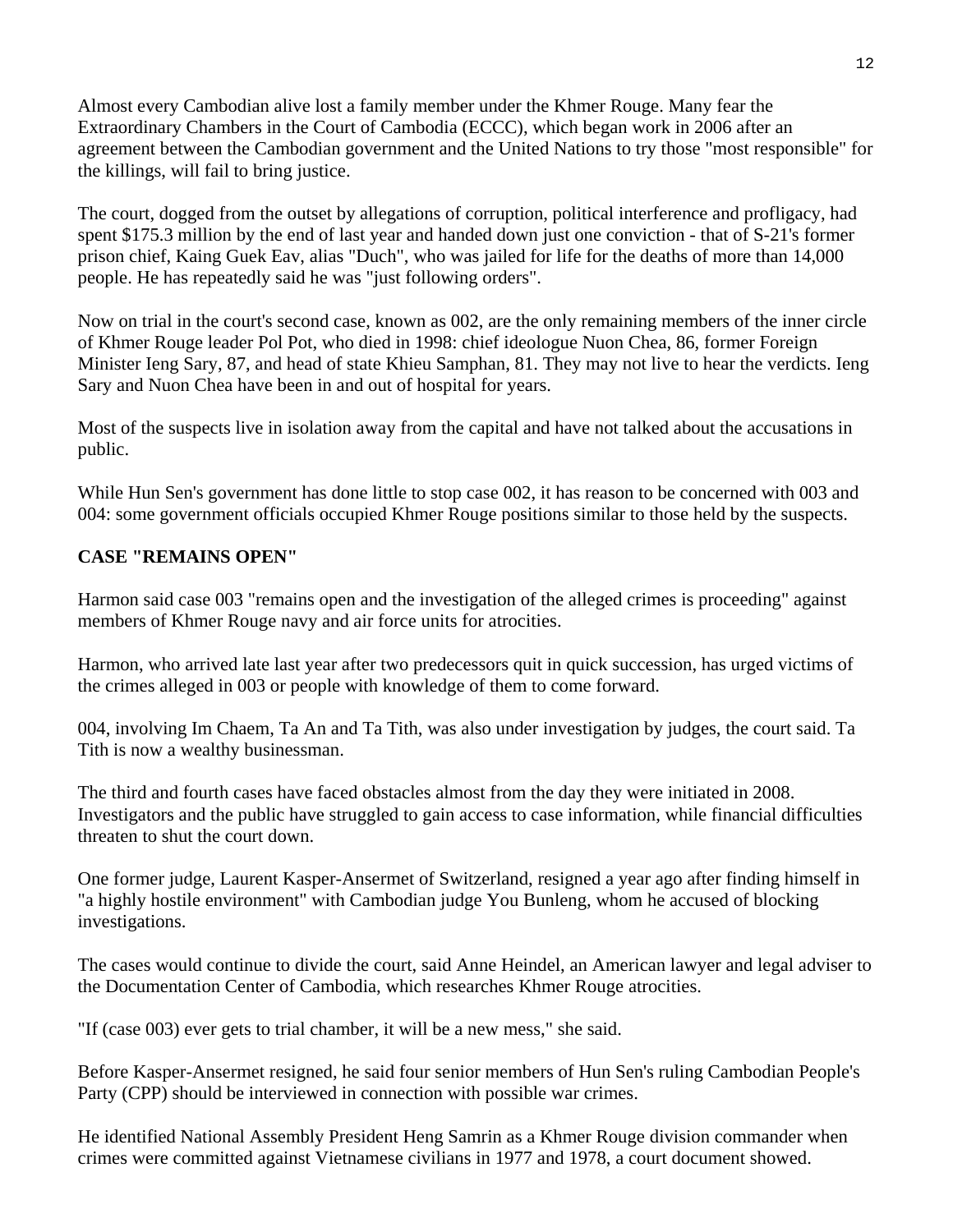The document also recommended interviewing Senate and CPP President Chea Sim, Senator Ouk Bunchhoeun and armed forces chief Pol Saroeun.

Kasper-Ansermet said investigators had discovered the Khmer Rouge attacked undefended villages and slaughtered whole families.

Prosecutors decided not to pursue these allegations, saying they had already been investigated as part of case 002 and were unrelated to 003.

"We are not interfering with the ECCC's work but facilitating them," said Cambodian government spokesman Ek Tha, who denied "any influence or authority whatsoever" over the court.

"Hun Sen decides everything in this country," said Henri Locard, a French historian of modern Cambodia who interviewed Im Chaem two years ago.

"I am protected by Hun Sen and I've done nothing," Locard quoted her as saying.

International donors, who already give Cambodia about \$1 billion a year in aid, were reluctant to fund the controversial third and fourth cases, said Heindel, preferring the court to wind down with the second case as a successful legacy.

That case was suspended on March 4 when 20 court translators went on strike over unpaid wages.

Many Cambodians now accept that further Khmer Rouge prosecutions are unlikely.

"We want all people to stand trial but it's useless because it's up to this dictatorial government to decide," said Lorm Vichey, 57, who lost his mother and three brothers under the Khmer Rouge. "What can we do?" DM

REUTERS/ Samrang Pring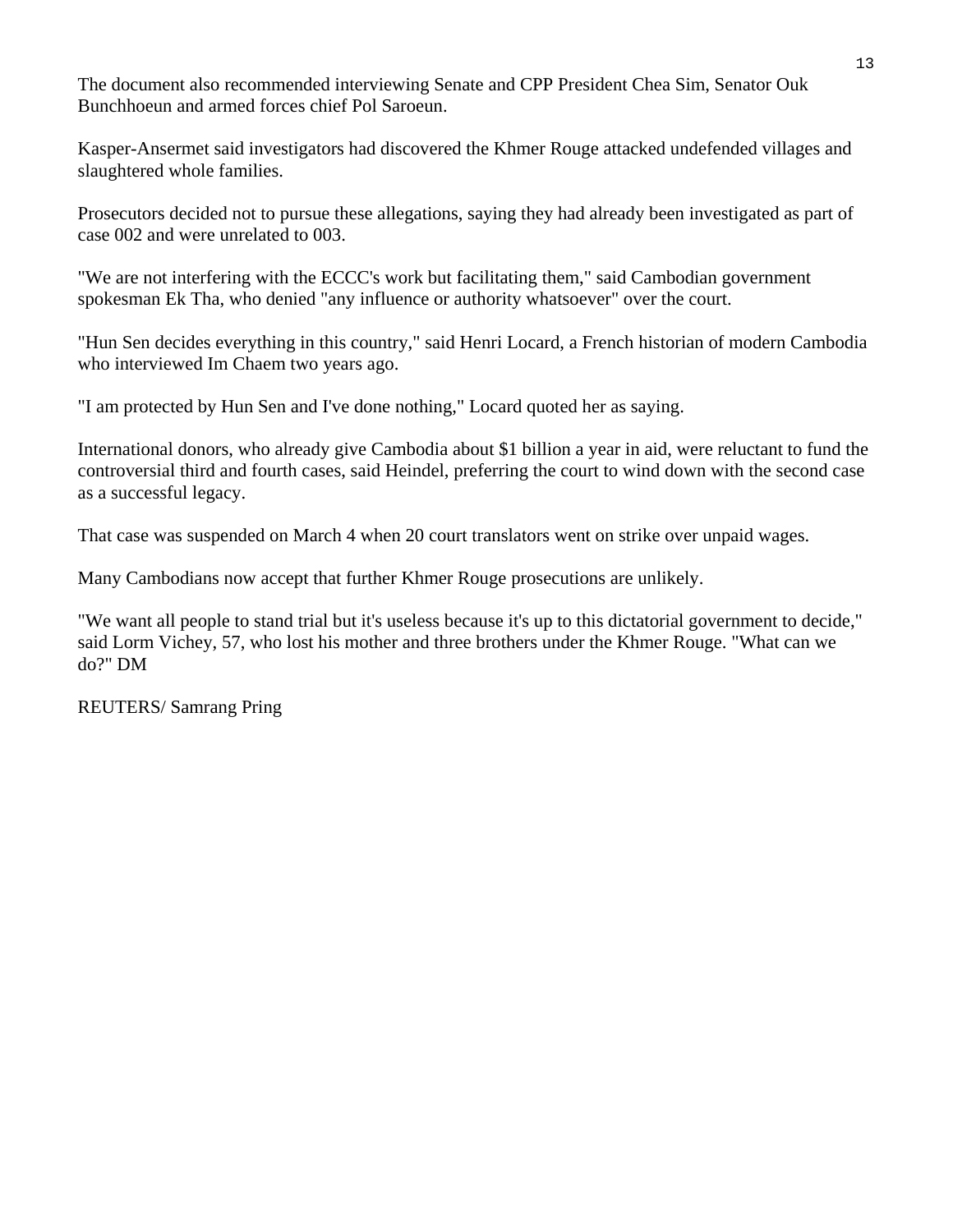### Voice of America Sunday, 9 March 2013

#### **Khmer Rouge Tribunal Stalls Amid Troubles**

#### Robert Carmichael, VOA

PHNOM PENH — The United Nations-backed tribunal investigating Cambodia's murderous Khmer Rouge movement ran into more trouble this week, suspending hearings after a strike over unpaid wages and the illness of one of the three defendants.



*Khmer Rouge tribunal in Cambodia (file photo)* 

It has been an eventful week for the embattled Khmer Rouge tribunal. On Monday, as British journalist and author Philip Short prepared to take the stand to start several days of testimony, the entire Cambodian translation team went on strike over unpaid wages.

The Khmer Rouge tribunal operates in three languages - Khmer, French and English. Without the Cambodian translators, there was no way it could proceed. Hearings remain suspended.

The United Nations pays the wages of the international employees, while the Cambodian government is responsible for the salaries of national staff. None of the Cambodian staff has been paid since November.

Since the court opened in 2006, the government has contributed around \$15 million in cash and in kind to the tribunal, but has relied on foreign donors to foot its portion of the wages bill.

#### **Funding issues**

Government spokesman Ek Tha reckons donors are reluctant to pay because they have to contend with their own financial issues. He insists the government is committed to the tribunal, and is adamant that it will not collapse.

The situation, says Anne Heindel, a legal adviser with the research organization the Documentation Center of Cambodia, or DC-Cam, has produced a standoff between donors and government.

"It seems as if donors are not willing to provide that funding any more, and the international side is having its own difficulties getting funded, and has over the last few years had its own share of crises, and at least at the moment it appears there's no state willing to step in and fill that gap," she said.

#### **Defendent absent**

Former Khmer Rouge second-in-command Nuon Chea, former President Khieu Samphan and former Foreign Minister Ieng Sary (L-R) attend their trial at the Extraordinary Chambers in the Courts of Cambodia (ECCC) on the outskirts of Phnom Penh, November 21, 2011.Former Khmer Rouge second-incommand Nuon Chea, former President Khieu Samphan and former Foreign Minister Ieng Sary (L-R) attend their trial at the Extraordinary Chambers in the Courts of Cambodia (ECCC) on the outskirts of Phnom Penh, November 21, 2011.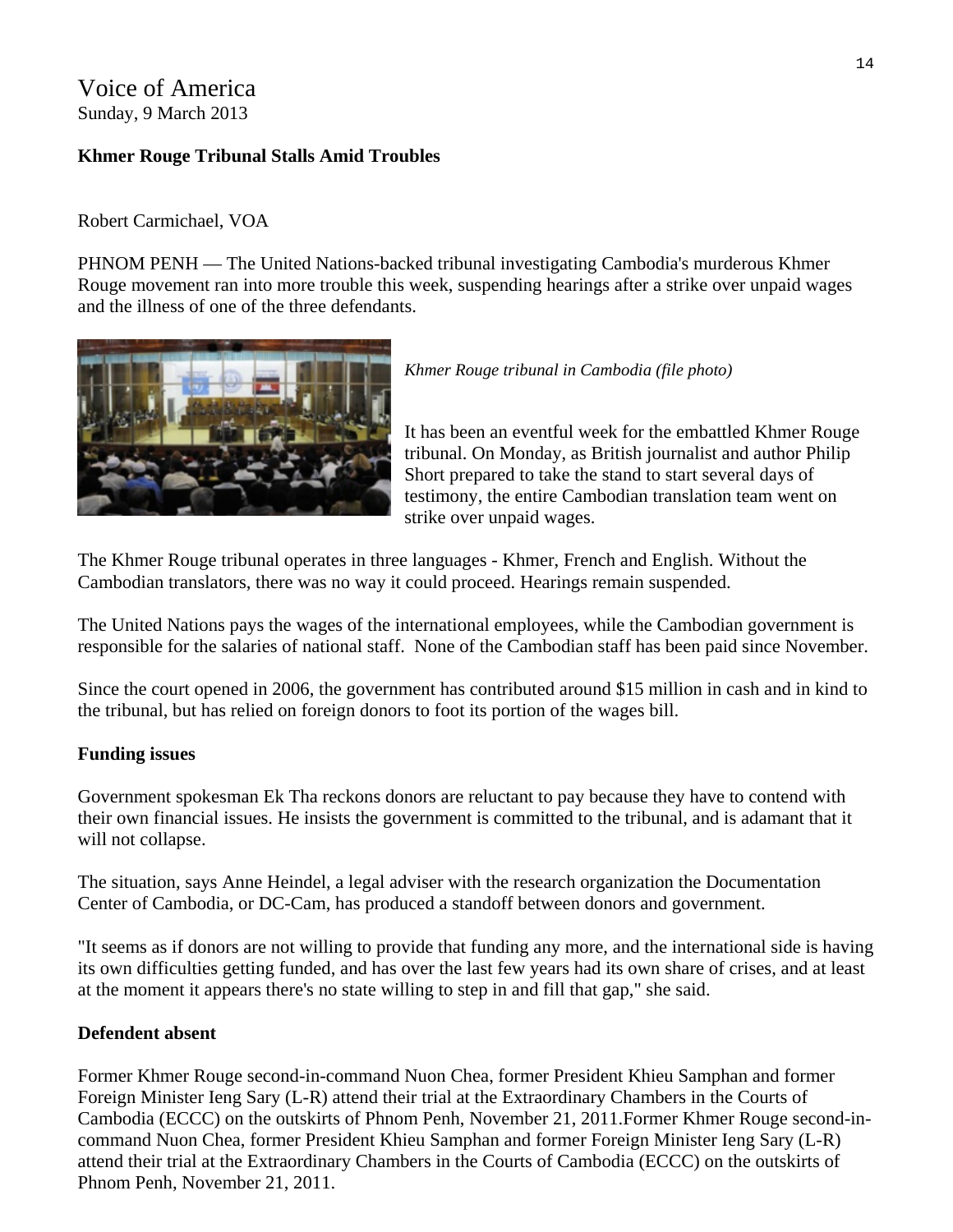

*Former Khmer Rouge second-in-command Nuon Chea, former President Khieu Samphan and former Foreign Minister Ieng Sary (L-R) attend their trial at the Extraordinary Chambers in the Courts of Cambodia (ECCC) on the outskirts of Phnom Penh, November 21, 2011.* 

Later on Monday it emerged that one of the three defendants - the former foreign minister Ieng Sary - had been taken to hospital.

At 87, Ieng Sary is the oldest of the defendants and widely regarded as the most frail. On Wednesday, one news outlet reported that Ieng Sary's health was critical. Michael Karnavas, Ieng Sary's international defense lawyer, would not go that far but he did say his client's health is extremely serious.

The health of the three defendants - who are in their 80s - has long been a concern. In January, Nuon Chea, known as Brother Number Two, was treated in hospital for acute bronchitis. Khieu Samphan, the former head of state, was also hospitalized for fatigue and shortness of breath.

Later this month the tribunal will hold health hearings for Ieng Sary and Nuon Chea. Michael Karnavas says Ieng Sary's heart problems and other ailments mean he is unable to take a meaningful part in his own defense.

"Were you to ask me: Do you see him being able to be in court any time soon? The answer is no. If he comes back in court and he's in the present condition, is he able to follow the proceedings? The answer is no," he said.

Previously the three defendants have waived their right to be present in court, which has allowed hearings to continue in their absence. Michael Karnavas says Ieng Sary will no longer issue a waiver.

"So effectively the trial will have to come to a grinding halt until such time as he's better. And I think right now the situation is more or less ripe to start considering severance," he said.

Should Ieng Sary's case be severed, that would effectively mean the end of his trial.

#### **Mini-trials in jeopardy**

DC-Cam's Anne Heindel says the tribunal's woes go beyond health issues and funding. Last month, the Trial Chamber was ordered to revisit its 2011 decision that divided "Case Two," as the case against the ex-leaders is known, into several mini-trials. The first of those smaller trials, which began more than a year ago, has mainly addressed the forced movement of people in 1975.

However, few people expect the tribunal to ever proceed past this first mini-trial, and that meant the judges effectively excluded the crimes that affected most Cambodians, who spent the years from 1975 to 1979 enslaved in work camps.

In the coming weeks, the Trial Chamber will decide which crimes to add to the first mini-trial. However Heindel believes key charges will remain absent.

"I don't expect we'll hear anything about genocide, about forced marriage, about work sites - things that average Cambodians find quite important, or survivors find quite important, because they relate to their experiences during the regime," she said.

Heindel says the confluence of all of these issues is damaging.